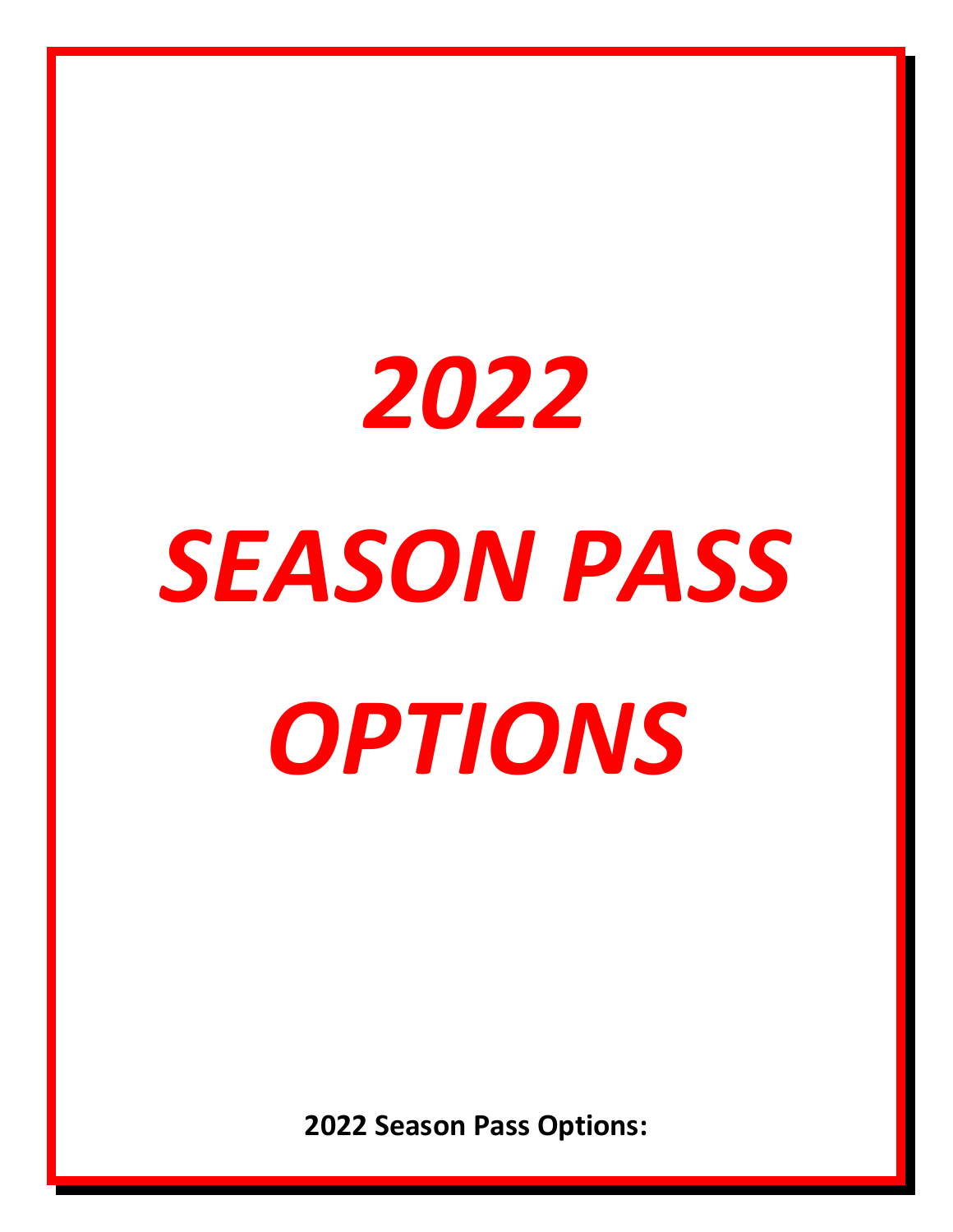All Season Pass AND Card Holder options must check into the Golf Shop before heading to the course and must make a tee time for days wishing to play. Resident defined as living in Lakewood, Crystal Lake and Lake in the Hills.

### **Option #1 – 7 Day Pass Holder**

Individual (under the age of 55) Walk \$1595 With Cart \$2195 Individual (55 and Older) Walk \$1195 With Cart \$1795 Couple (under the age of 55) Walk \$2200 With Cart \$3000 Couple (55 and Older) Walk \$1600 With Cart \$2400 Junior (ages 10 to 17) Walk \$450 With Cart N/A

Pass Holder is entitled to: Range Balls included 10% off Golf Shop Merchandise Ability to secure a permanent tee time as to not interfere with scheduled events

# **Option #2 – 7 Day Associate Pass Holder**

Individual (under the age of 55) Walk \$995 With Cart \$1595 Individual (55 and Older) Walk \$795 With Cart \$1395 Couple (under the age of 55) Walk \$1500 With Cart \$2400 Couple (55 and Older) Walk \$1200 With Cart \$2000

Card Holder entitled to: Range Balls included 10% off Golf Shop Merchandise Ability to secure a permanent tee time as to not interfere with scheduled events.

*Only good after 1PM each day of the week.*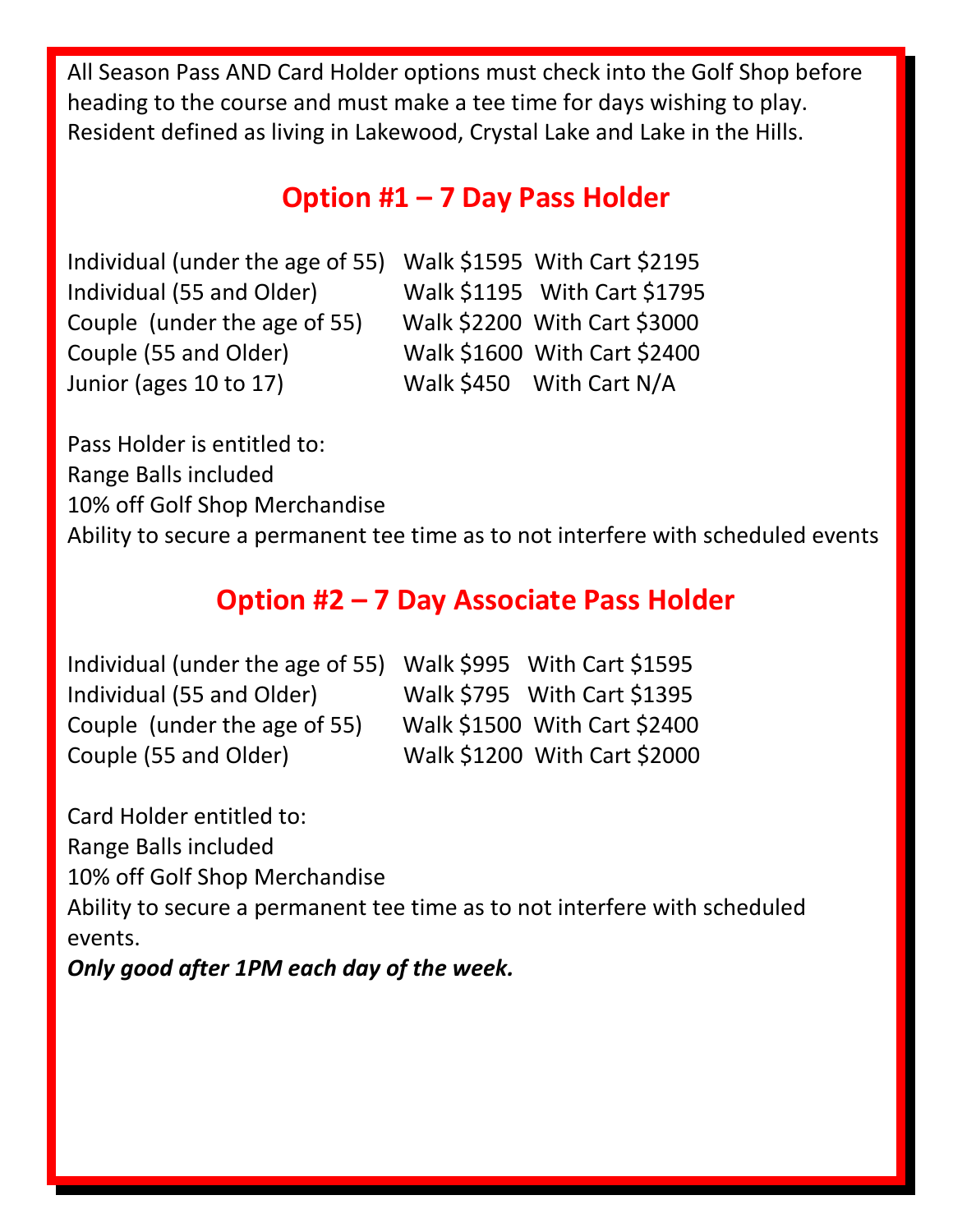### **Option #3 – Platinum Card Holder \$400 Resident Rate \$325**

Daily Fees when playing

| <b>WEEKDAYS</b> |                    | <b>WEEKEND</b> |
|-----------------|--------------------|----------------|
| \$25            | 18 Holes Walking   | \$33           |
| \$38            | 18 Holes with cart | \$50           |
| \$22            | 9 Holes Walking    | \$25           |
| \$30            | 9 Holes with cart  | \$37           |

Card Holder entitled to:

50% off range ball pricing

10% off Golf Shop Merchandise

Ability to secure a permanent tee time as to not interfere with scheduled events

## **Option #4 – Senior Card \$250 Resident Rate \$200**

Daily Fees when playing:

|                 | <b>WEEKEND</b>                                             |
|-----------------|------------------------------------------------------------|
|                 | \$35                                                       |
|                 | \$45                                                       |
| 9 Holes Walking | \$25                                                       |
|                 | \$30                                                       |
|                 | 18 Holes Walking<br>18 Hole with cart<br>9 Holes with cart |

Card Holder entitled to:

50 % off range ball pricing

10% off Golf Shop Merchandise

**Ability to make WEEKDAY ONLY permanent tee time as to not interfere with scheduled events**

**ABILITY TO PLAY ON WEEKENDS WITH A REDUCED RATE**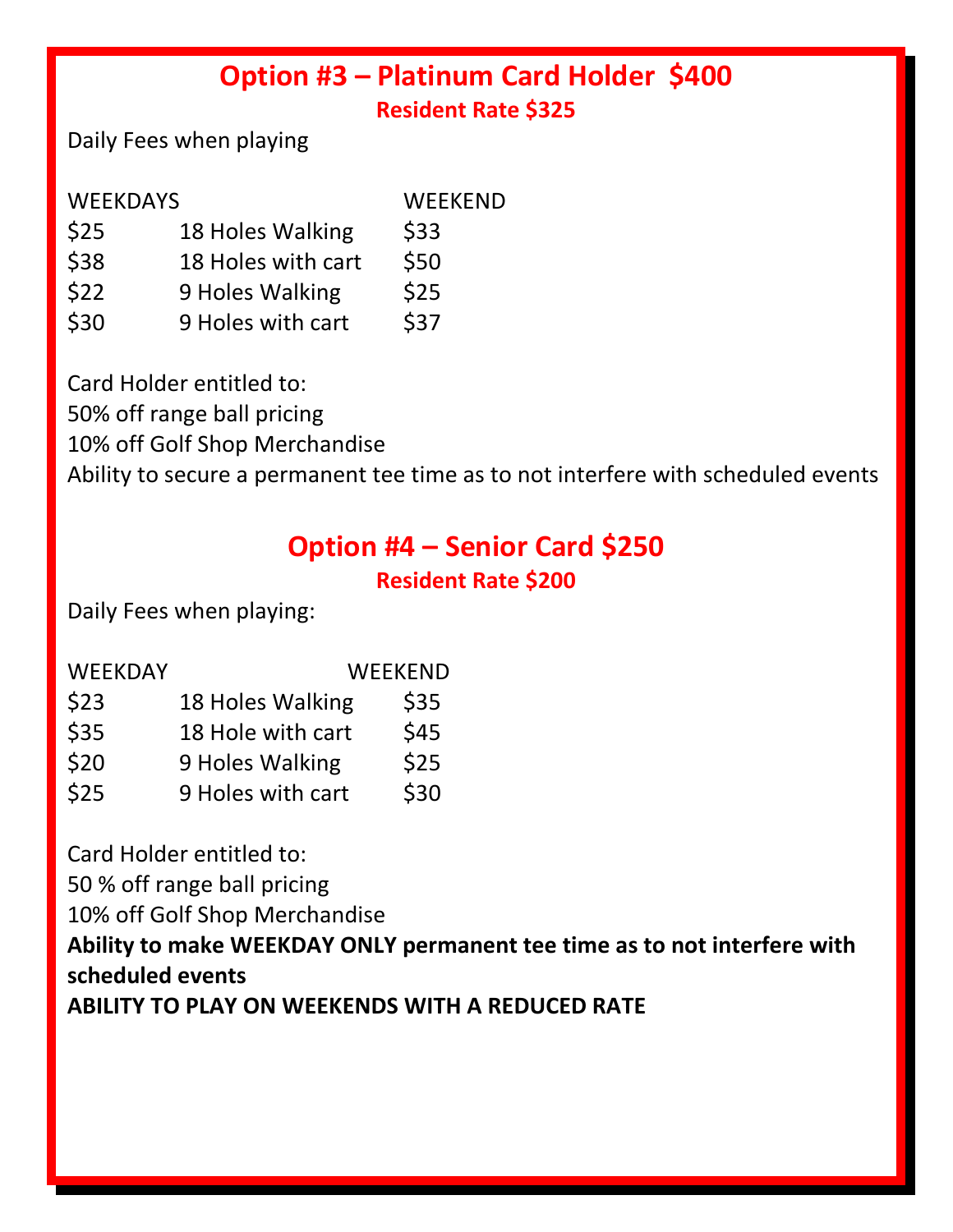# **Option #5 – Pre Twilight Card \$170**

**Resident Rate \$150**

Daily Fees when playing:

| <b>WEEKDAY</b> | <b>WEEKEND</b> |
|----------------|----------------|
| \$35           | \$45           |

Card Holder entitled to: *Tee Times are from 1pm to 3PM* 50% off range ball pricing 10% off Golf Shop Merchandise Ability to make WEEKDAYS ONLY permanent tee time as to not interfere with scheduled events

## **Option #6 – Junior Pass \$300**

For Junior golfers ages 10 to 17. Weekdays after 3 pm when course is available. Walking Only. 50% off range ball pricing

# **Option #7 – Season Range Pass**

Unlimited Range Balls for the Season \$400 for anyone 18 and over \$300 for Juniors – 17 and under

# *PERMANENT TEE TIMES SUBJECT TO CHANGE BASED UPON AVAILABILITY AND EVENTS SCHEDULED FOR THE 2022 SEASON*

### *2022* **SEASON PASS APPLICATION**

*NAME:\_\_\_\_\_\_\_\_\_\_\_\_\_\_\_\_\_\_\_\_\_\_\_\_\_\_\_\_\_\_\_\_\_\_\_\_\_\_\_\_\_\_\_\_\_\_\_\_\_\_\_\_\_\_\_\_\_\_*

*MAILING ADDRESS:\_\_\_\_\_\_\_\_\_\_\_\_\_\_\_\_\_\_\_\_\_\_\_\_\_\_\_\_\_\_\_\_\_\_\_\_\_\_\_\_\_\_\_\_\_\_\_*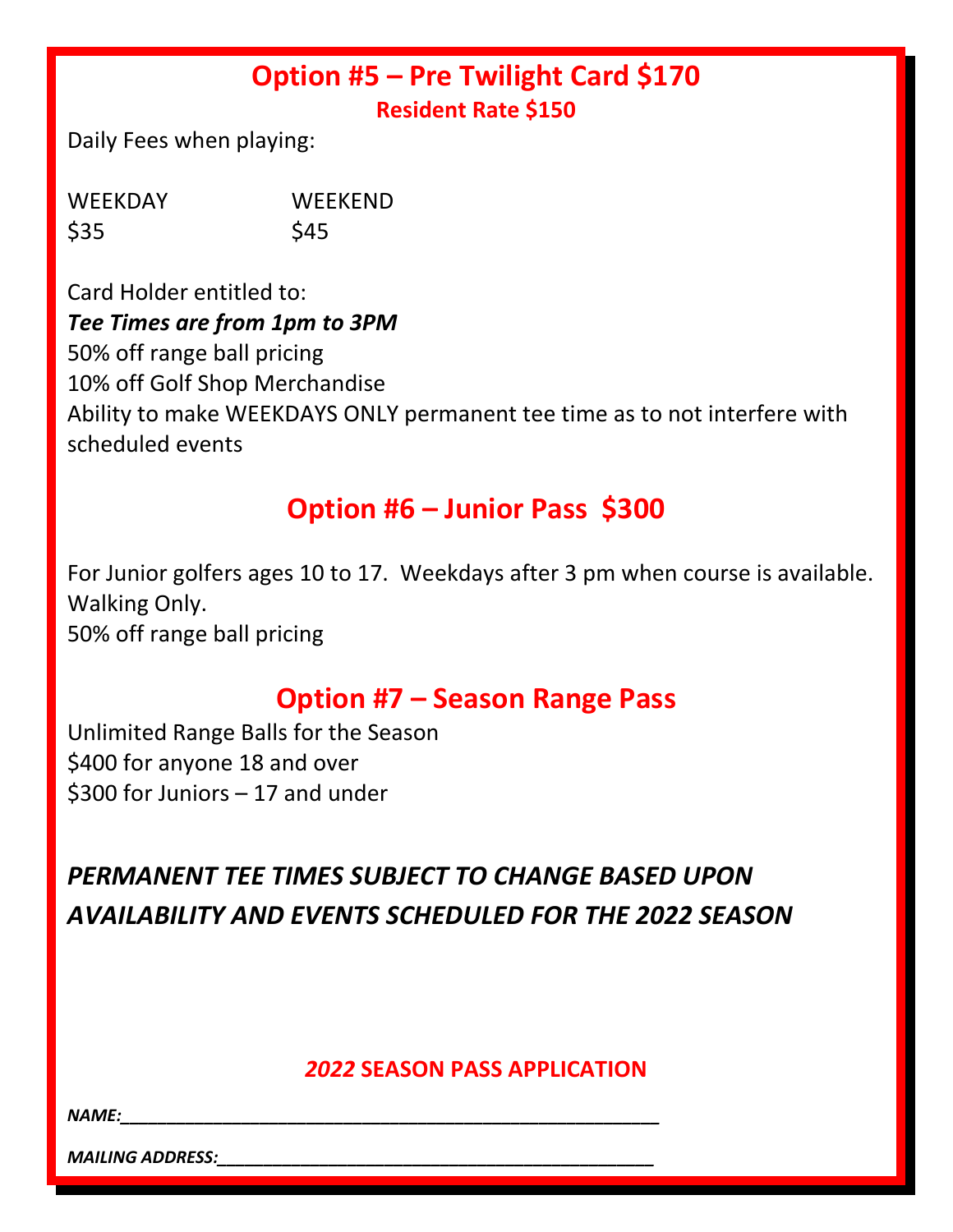| PAID VIA: CHECK CREDIT CARD                                    |  |  |  |  |  |
|----------------------------------------------------------------|--|--|--|--|--|
| PERMANENT TEE TIME (ONLY AVAILABLE WITH OPTION 1, 2, 3, 4, 5): |  |  |  |  |  |
|                                                                |  |  |  |  |  |
|                                                                |  |  |  |  |  |
| <b>CREDIT CARD HELD ON FILE:</b>                               |  |  |  |  |  |
| TYPE: VISA MASTER CARD DISCOVER AMEX                           |  |  |  |  |  |
| $CARD \#$ :                                                    |  |  |  |  |  |
|                                                                |  |  |  |  |  |
| <b>BILLING ADDRESS FOR CARD IF DIFFERENT FROM ABOVE:</b>       |  |  |  |  |  |
|                                                                |  |  |  |  |  |
|                                                                |  |  |  |  |  |
|                                                                |  |  |  |  |  |

*Credit Cards are kept on file for the purpose of missed tee times. If you fail to not make the tee time without prior 24 hour cancellation or no show, you will be charged for this time at a rate no higher than \$30 per occurrence.*

### *ALCOHOL*

**Please note, RedTail Golf Club will only serve alcoholic beverages to guests 21 years of age or older. RedTail Golf Club is a local government facility and therefore we take all liquor laws very seriously. No alcohol may be brought on the premises. All guests are required to have appropriate identification in order to be served liquor. Absolutely no exceptions are made. Any guest over 21 aiding minors in the purchase or consumption of alcohol will be asked to leave the facility. RedTail reserves the right to call police for any reason necessary to ensure laws are followed and a safe environment is preserved.** 

### *INDEMNITY*

**It is fully understood and agreed by the parties that the customer guarantees to defend, indemnify and hold harmless RedTail Golf Club and the Village of Lakewood, its trustees, employees, volunteers and agents against any and all liabilities, claims, damages, losses, costs and expenses (including reasonable attorney's fees) arising indirectly or directly in connection with or under, as a result of this Agreement.**